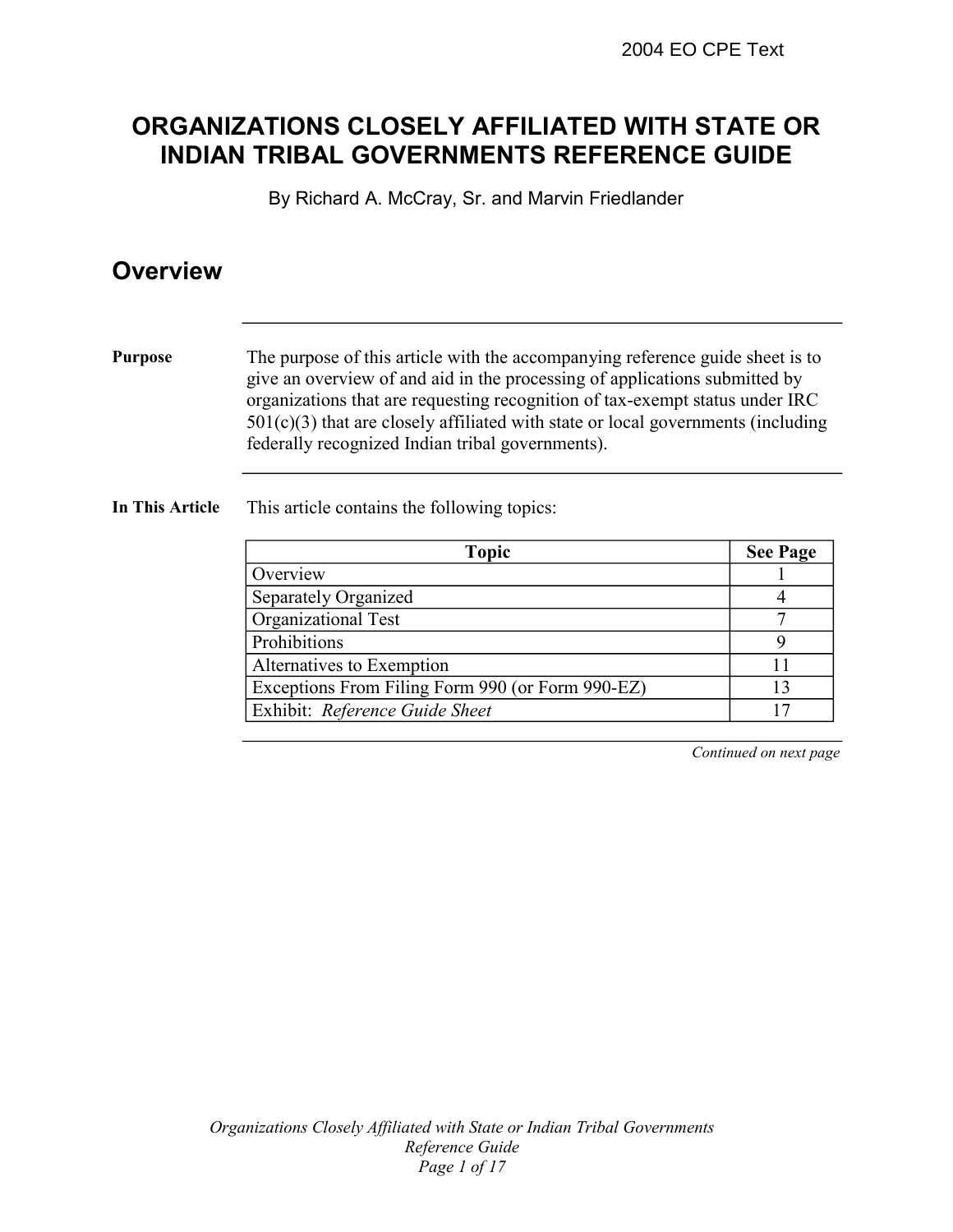# **Overview,** Continued

| Introduction                                    | A municipal hospital or municipal hospital district, fire department, public<br>library, park district, state college or university, Indian tribal economic<br>development organization, and port authority are examples of organizations<br>that are closely affiliated with state or local governments. This article and the<br>accompanying guide sheet will help determine whether this type of<br>organization qualifies for IRC $501(c)(3)$ exemption. They will also help in<br>determining whether the organization is excepted from filing Form 990 under<br>Rev. Proc. 95-48, 1995-2 C.B. 418. The suggested guide sheet is available as<br>the Exhibit at the end of this article. |
|-------------------------------------------------|-----------------------------------------------------------------------------------------------------------------------------------------------------------------------------------------------------------------------------------------------------------------------------------------------------------------------------------------------------------------------------------------------------------------------------------------------------------------------------------------------------------------------------------------------------------------------------------------------------------------------------------------------------------------------------------------------|
| IRC 501(c)(3)<br><b>Exemption</b>               | An organization affiliated with government may qualify for IRC $501(c)(3)$<br>exemption if it is separately incorporated or formed to accomplish one or<br>more exempt purposes. However, it may not have governmental regulatory<br>or enforcement powers that would, generally, be beyond those permitted by<br>an organization described in IRC $501(c)(3)$ .                                                                                                                                                                                                                                                                                                                              |
| <b>Example:</b><br><b>Municipal</b><br>Hospital | A municipal hospital is an example of an organization affiliated with<br>government that could qualify for exemption as an organization described in<br>IRC $501(c)(3)$ by promoting health consistent with the community benefit<br>standard set forth in Rev. Rul. 69-545, 1969-2 C.B. 117.                                                                                                                                                                                                                                                                                                                                                                                                 |
|                                                 | Continued on next page                                                                                                                                                                                                                                                                                                                                                                                                                                                                                                                                                                                                                                                                        |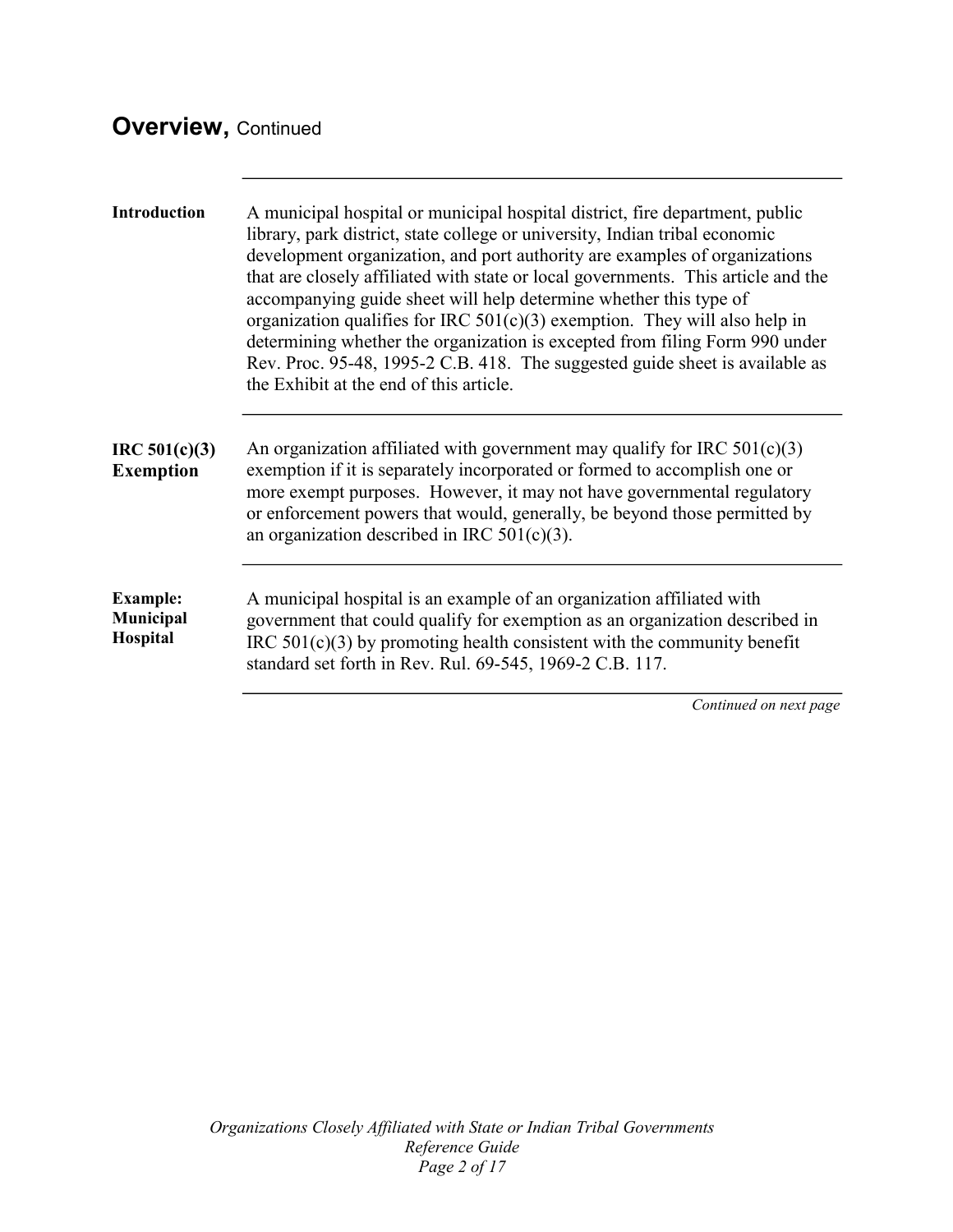# **Overview,** Continued

| <b>Example:</b><br>Lessening<br>Governmental<br><b>Burdens</b> | Many organizations affiliated with government meet the standard described in<br>IRC $501(c)(3)$ by accomplishing a "lessening of the burdens of government"<br>purpose under Reg. $1.501(c)(3)-1(d)(2)$ . An organization that provides legal<br>assistance to guardians <i>ad litem</i> who represent abused and neglected children<br>before a juvenile court that requires their appointment was held to qualify for<br>exemption under IRC $501(c)(3)$ because it lessens the burdens of government.<br>See Rev. Rul. 85-2, 1985-1 C.B. 178.                                                                                                                                                                                                                                         |
|----------------------------------------------------------------|------------------------------------------------------------------------------------------------------------------------------------------------------------------------------------------------------------------------------------------------------------------------------------------------------------------------------------------------------------------------------------------------------------------------------------------------------------------------------------------------------------------------------------------------------------------------------------------------------------------------------------------------------------------------------------------------------------------------------------------------------------------------------------------|
|                                                                | Note: A determination of whether an organization is lessening the burdens of<br>government requires consideration of whether the organization's activities are<br>activities that a governmental unit considers to be its burdens, and whether<br>such activities actually 'lessen' such governmental burdens.                                                                                                                                                                                                                                                                                                                                                                                                                                                                           |
| <b>IRC 115</b>                                                 | Organizations closely affiliated with a state or local governmental unit may<br>be eligible to have their income excluded from federal income tax under IRC<br>115 if the income is derived from an essential governmental function and<br>accrues to a State or political subdivision. Income of a separately formed<br>municipal hospital district is often excluded from federal income tax under<br>IRC 115. Even though an organization's income may be excluded from<br>taxation under IRC 115, it may also qualify for exemption as an organization<br>described in IRC $501(c)(3)$ .                                                                                                                                                                                             |
|                                                                | Some of the requirements for the IRC 115 exclusion are similar, but not<br>identical, to the requirements for exemption under IRC $501(c)(3)$ . For a<br>discussion of appropriate dissolution provisions involving organizations that<br>may be described in IRC $501(c)(3)$ and whose income is excluded under IRC<br>115, see Rev. Proc. 2003-12, 2003-4 I.R.B. 316. The determination of<br>whether an entity may exclude its income from tax under IRC 115 is within<br>the jurisdiction of the Associate Chief Counsel (Tax Exempt and Government<br>Entities). A private letter ruling concerning whether income is excluded from<br>federal tax under IRC 115 may be requested by following the procedures<br>outlined in Rev. Proc. 2004-1, 2004-1 I.R.B. 1 (updated annually). |
|                                                                |                                                                                                                                                                                                                                                                                                                                                                                                                                                                                                                                                                                                                                                                                                                                                                                          |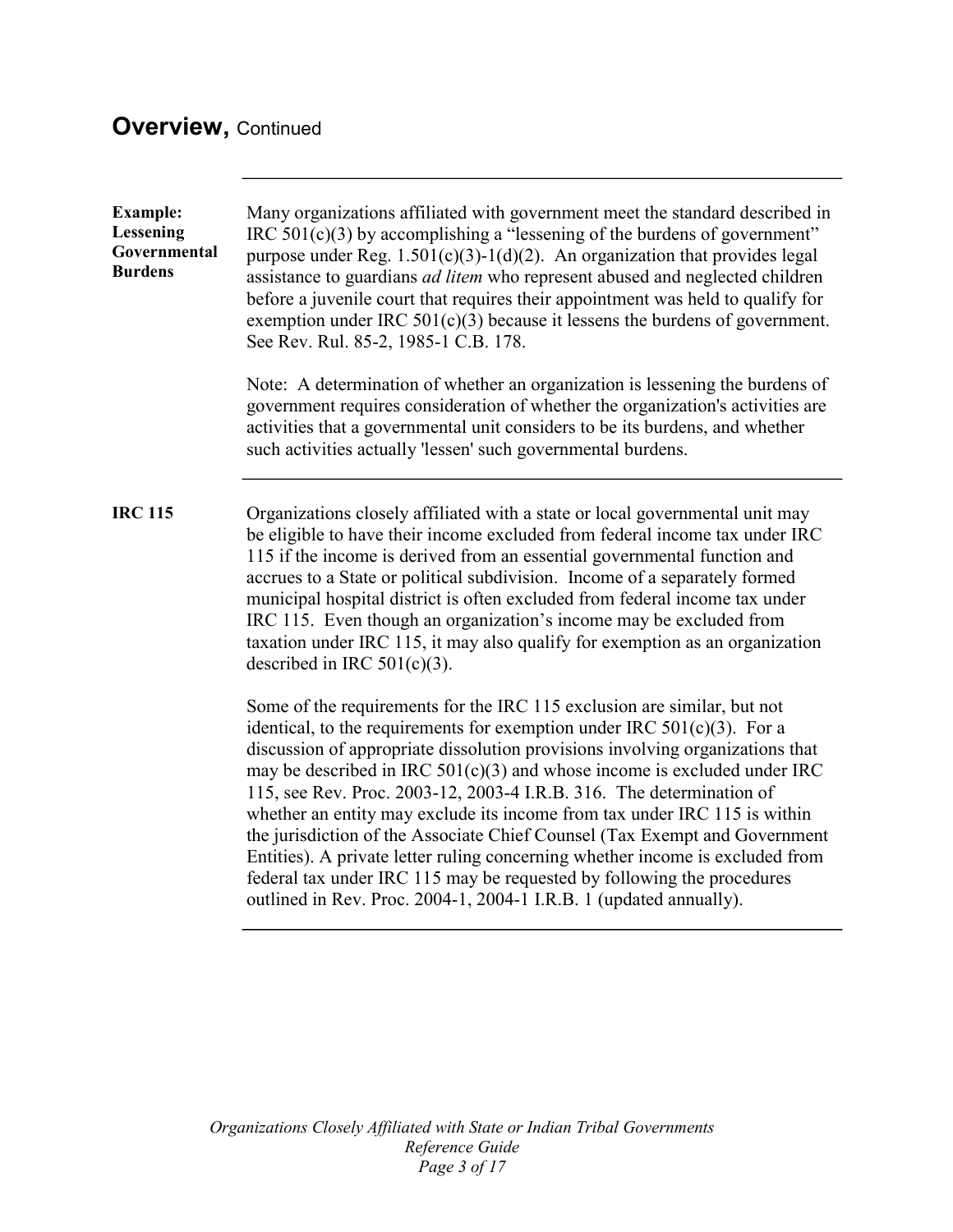# **Separately Organized**

| <b>Entity</b><br>Requirement   | IRC $501(c)(3)$ requires the existence of a separately organized entity: a<br>corporation, trust, or association. A corporation, trust or association, even<br>owned by a State or municipality, may qualify under IRC 501(c)(3). Rev.<br>Rul. 60-384, 1960-2 C.B. 172, amplifying Rev. Rul. 55-319, 1955-1 C.B.<br>119, describes such entities as a "clear counterpart" of an IRC $501(c)(3)$<br>organization. |
|--------------------------------|------------------------------------------------------------------------------------------------------------------------------------------------------------------------------------------------------------------------------------------------------------------------------------------------------------------------------------------------------------------------------------------------------------------|
| <b>Type of</b><br>Organization | Corporation: The separately organized entity requirement is generally met if<br>the organization is incorporated as a not-for-profit entity under state<br>corporation law or under Indian tribal law.                                                                                                                                                                                                           |
|                                | Trust: Likewise, if the organization is established as a trust, it is regarded as a<br>separately organized entity.                                                                                                                                                                                                                                                                                              |
|                                | Association: Generally, an association (unincorporated organization) with at<br>least two members is treated as a separately organized entity.                                                                                                                                                                                                                                                                   |
|                                | Note: An eligible entity, such as a limited liability company, that has been<br>determined to be, or claims to be, exempt from federal income taxation under<br>IRC 501(a) is treated as having made an election to be classified as an<br>association. See the check-the-box regulations in Reg. $301.7701-3(c)(1)(v)$ .                                                                                        |
|                                | Note: A limited liability company with a single owner can elect to be<br>classified as an association or be disregarded as an entity separate from its<br>owner. See Reg. 301.7701-3(a).                                                                                                                                                                                                                         |
|                                | For a further discussion of limited liability companies qualifying as exempt<br>organizations, see the following Continuing Professional Education articles:                                                                                                                                                                                                                                                     |
|                                | • CPE 2000, Article H, Limited Liability Companies As Exempt<br>Organizations, and                                                                                                                                                                                                                                                                                                                               |
|                                | CPE 2001, Article B, Limited Liability Companies As Exempt<br>Organizations - Update.                                                                                                                                                                                                                                                                                                                            |
|                                | Continued on next page                                                                                                                                                                                                                                                                                                                                                                                           |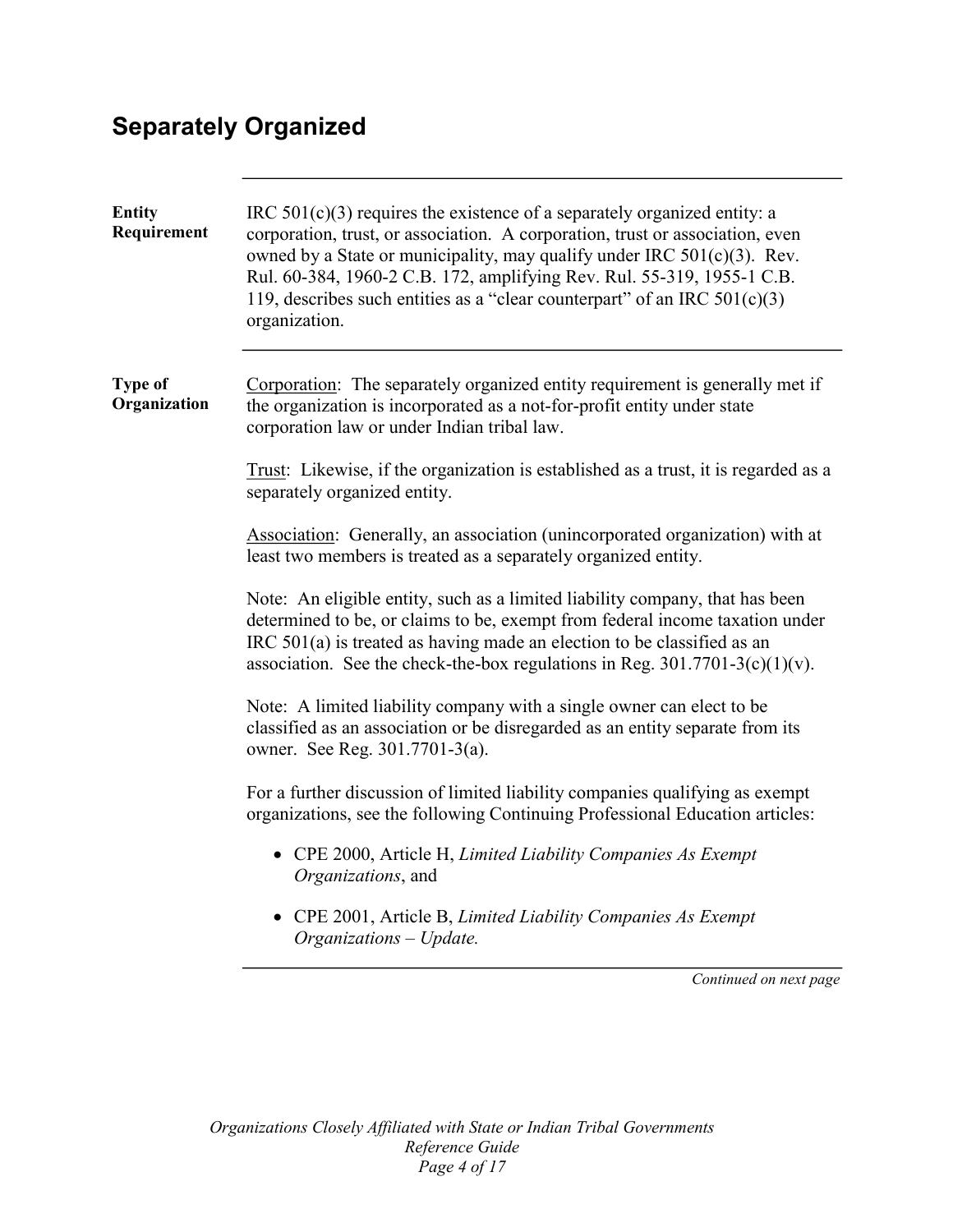# **Separately Organized, Continued**

| <b>Created by</b><br>Legislation        | Many times an entity is created by legislation, such as by state statute, tribal<br>council resolution, a local ordinance or an act of the state legislature. The<br>legislation and any other documents under which the organization was<br>established must be analyzed to determine whether a separate organization<br>was created.                                                                                                                                                                                                                                                                                                                                                                                                                                  |
|-----------------------------------------|-------------------------------------------------------------------------------------------------------------------------------------------------------------------------------------------------------------------------------------------------------------------------------------------------------------------------------------------------------------------------------------------------------------------------------------------------------------------------------------------------------------------------------------------------------------------------------------------------------------------------------------------------------------------------------------------------------------------------------------------------------------------------|
|                                         | For example, a hospital district may be authorized by an act of the state<br>legislature. The legislation may authorize the creation of an organization as a<br>"public body corporate and politic" pursuant to a resolution filed by a local<br>governmental legislative body, such as a city or county council, or ratified by<br>an elected official, or approved by the voters. Sometimes the legislation<br>requires that the approved organizational documents must be filed with the<br>secretary of state. Other times, the legislation requires that an appropriate<br>court must certify the approved organizational documents. Examination of<br>the legislation and all the relevant documents will determine whether an<br>entity is separately organized. |
| <b>Example:</b><br><b>Fact Scenario</b> | State statute authorizes the formation of an Older Persons' Commission<br>(Commission) established by an Interlocal Agreement between local<br>townships. The state statute provided that a Commission may operate an<br>older persons' activity center for purpose of improving the social, legal,<br>health, housing, educational, emotional, nutritional, recreational, and mobility<br>status of older persons. The Interlocal Agreement established the<br>Commission as an independent entity, separate and distinct from the<br>townships. The Interlocal Agreement was signed by the townships.<br>Generally, these facts and circumstances would be sufficient to establish the<br>Commission as an entity that was separately organized.                      |
|                                         | Continued on next pag                                                                                                                                                                                                                                                                                                                                                                                                                                                                                                                                                                                                                                                                                                                                                   |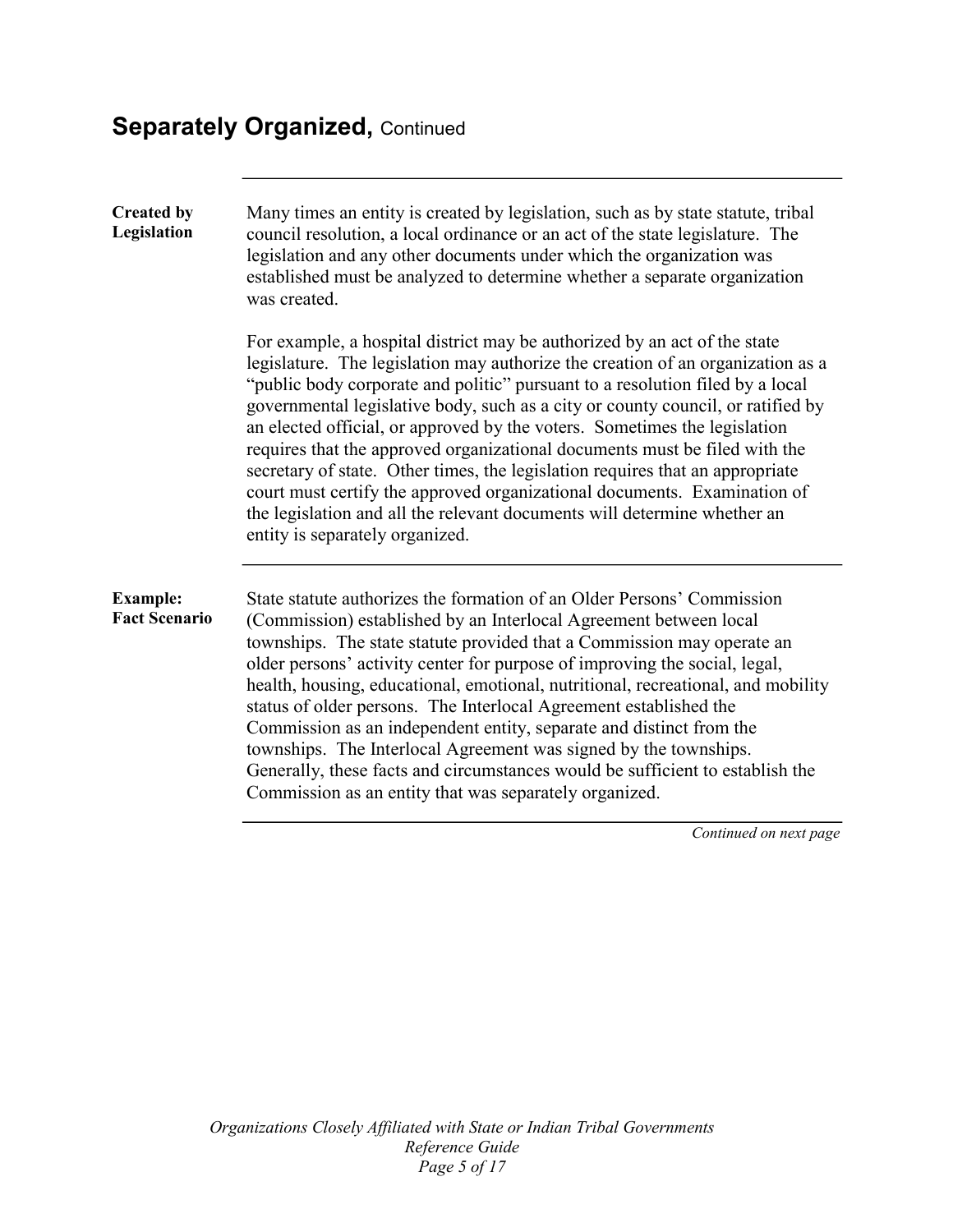# **Separately Organized, Continued**

| <b>Indian Tribal</b><br>Governments                                            | A federally recognized Indian tribal government and its political subdivisions,<br>including Alaska Native governments, are treated like states for certain<br>federal tax purposes. (See IRC 7871) Rev. Proc. 2002-64, 2002-2 C.B. 717,<br>provides a list of federally recognized Indian tribes for federal tax purposes.<br>Rev. Proc. 86-17, 1986-1 C.B. 550 and Rev. Proc. 84-36, 1984-1 C.B. 510<br>provide a list of entities that are treated as political subdivisions of Indian<br>tribal governments for federal tax purposes.<br>Note: Rev. Proc. 86-17, 1986-1 C.B. 550, Rev. Proc. 84-37, 1984-1 C.B.<br>513, and Rev. Proc. 2003-1, 2003-1 I.R.B. 1 (updated annually) also provide<br>guidance as to how federally recognized tribal governments and their<br>enterprises can qualify for treatment as a state or a political subdivision. |
|--------------------------------------------------------------------------------|------------------------------------------------------------------------------------------------------------------------------------------------------------------------------------------------------------------------------------------------------------------------------------------------------------------------------------------------------------------------------------------------------------------------------------------------------------------------------------------------------------------------------------------------------------------------------------------------------------------------------------------------------------------------------------------------------------------------------------------------------------------------------------------------------------------------------------------------------------|
| Organization<br><b>Formed by</b><br><b>Indian Tribal</b><br><b>Governments</b> | Exemption applications under IRC $501(c)(3)$ related to Indian tribes will<br>generally fall into one of three categories.<br>First, a separate organization may be formed under state law by a federally<br>recognized Indian tribe or by tribal members to address such issues as relief<br>of the poor and distressed, eliminating prejudice and discrimination,<br>combating community deterioration and juvenile delinquency, or defending<br>human and civil rights secured by law, establishing health clinics, schools,<br>rehabilitation centers, cultural and historic societies, and similar<br>organizations.                                                                                                                                                                                                                                  |
|                                                                                | Second, a federally recognized Indian tribal government may form a separate<br>corporation under tribal law to accomplish the activities described in the<br>preceding paragraph. These corporations are treated as separate entities for<br>purposes of qualifying for exemption.                                                                                                                                                                                                                                                                                                                                                                                                                                                                                                                                                                         |
|                                                                                | Third, a corporation organized under section 17 of the Indian Reorganization<br>Act of 1934, as amended, 25 U.S.C. 477, or under section 3 of the Oklahoma<br>Indian Welfare Act, as amended, 25 U.S.C. 503, shares the same tax status as<br>a tribal government and, accordingly, it is not eligible for IRC $501(c)(3)$<br>exemption. See Reg. 301.7701-1(a)(3); Rev. Rul. 94-16, 1994-1 C.B. 19;<br>Rev. Rul. 94-65, 1994-2 C.B. 14.                                                                                                                                                                                                                                                                                                                                                                                                                   |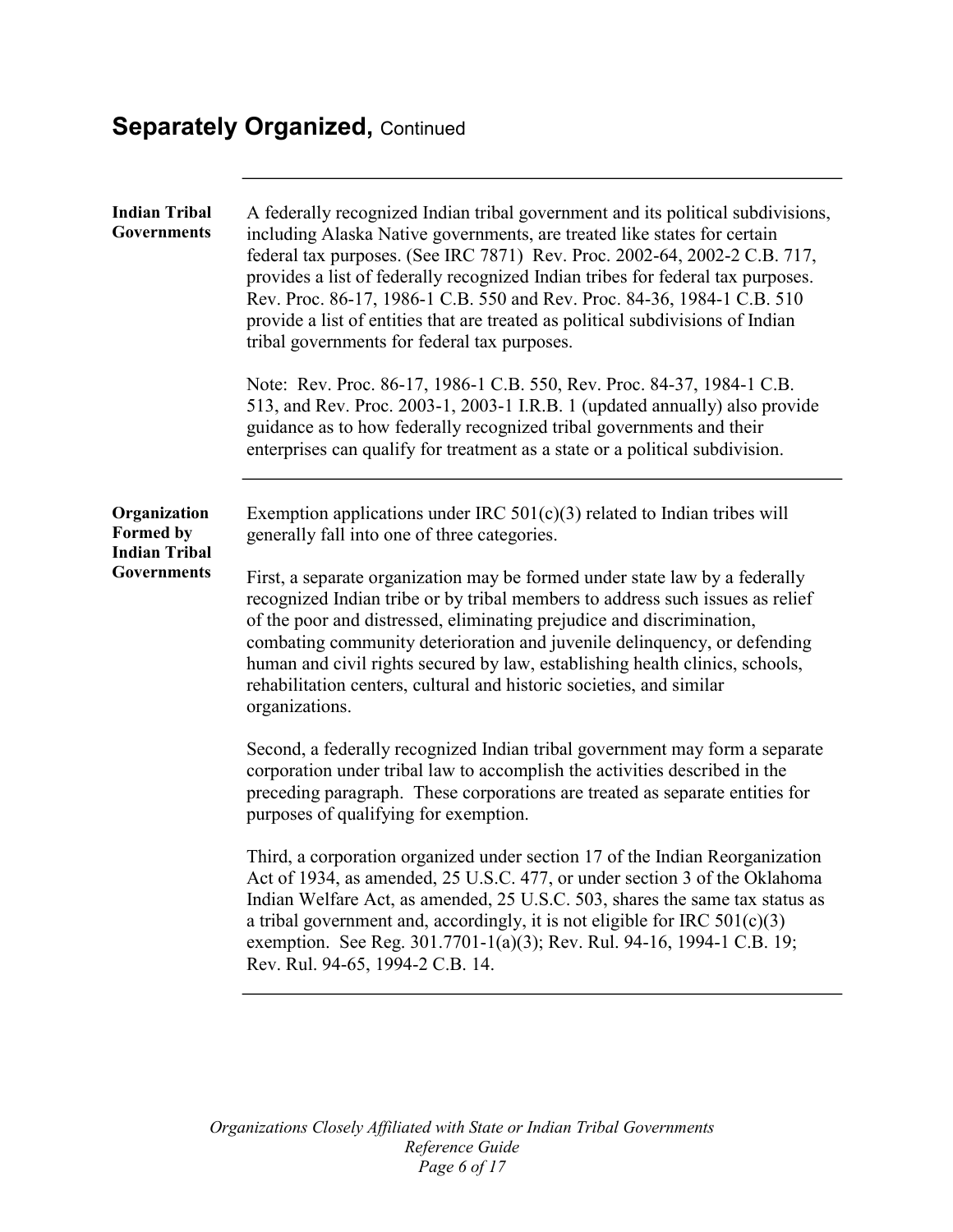# **Organizational Test**

| Organizational<br><b>Test General</b><br><b>Requirements</b>                   | As previously noted, an organization closely affiliated with a state or local<br>government (including federally recognized Indian tribal governments) must<br>meet the organizational test of Reg. $1.501(c)(3)-1(b)$ to qualify for exemption<br>under IRC $501(c)(3)$ . Therefore, an organization's creating document must<br>contain language specifying an appropriate exempt purpose.                                                                                                                                                                                                                                                                                                                                                                                                                                  |
|--------------------------------------------------------------------------------|-------------------------------------------------------------------------------------------------------------------------------------------------------------------------------------------------------------------------------------------------------------------------------------------------------------------------------------------------------------------------------------------------------------------------------------------------------------------------------------------------------------------------------------------------------------------------------------------------------------------------------------------------------------------------------------------------------------------------------------------------------------------------------------------------------------------------------|
|                                                                                | In addition, the organization's assets must be permanently dedicated to<br>exempt purposes on dissolution either by specific provision in its creating<br>document or by operation of state law. Assets dedicated to a State, local<br>government, or federally recognized Indian tribe for a public purpose upon<br>dissolution will meet the dissolution clause requirements. See Reg.<br>$1.501(c)(3)-1(b)$ .                                                                                                                                                                                                                                                                                                                                                                                                              |
|                                                                                | Where the organization's creating document does not satisfy the<br>organizational test, it would have to amend its creating document to meet the<br>organizational test.                                                                                                                                                                                                                                                                                                                                                                                                                                                                                                                                                                                                                                                      |
|                                                                                | For a further discussion of the organizational test, see the Continuing<br>Professional Education article, CPE 2004, Organizational Test - IRC<br>$501(c)(3)$ . In particular, Exhibit 1 of this CPE article provides guidance on<br>the dissolution provision for an organization described in IRC $501(c)(3)$<br>whose income is also exempt under IRC $115(1)$ .                                                                                                                                                                                                                                                                                                                                                                                                                                                           |
| <b>State</b><br><b>Legislation and</b><br>the<br>Organizational<br><b>Test</b> | The organizational test often poses a problem when an organization is created<br>pursuant to a state statute, a local ordinance, an act of the state legislature, or<br>a tribal council resolution. The problem arises because the "organizational"<br>document" is often contained in the statute, ordinance, act, or resolution and it<br>may contain neither the exempt purpose language nor a standard dissolution<br>clause. This type of organization may face difficulty in having its<br>organizational document amended. In this circumstance, if a careful reading<br>of the creating provision shows that the organization will operate exclusively<br>for exempt purposes and that upon dissolution its assets will be distributed for<br>exempt purposes, it may be deemed to have met the organizational test. |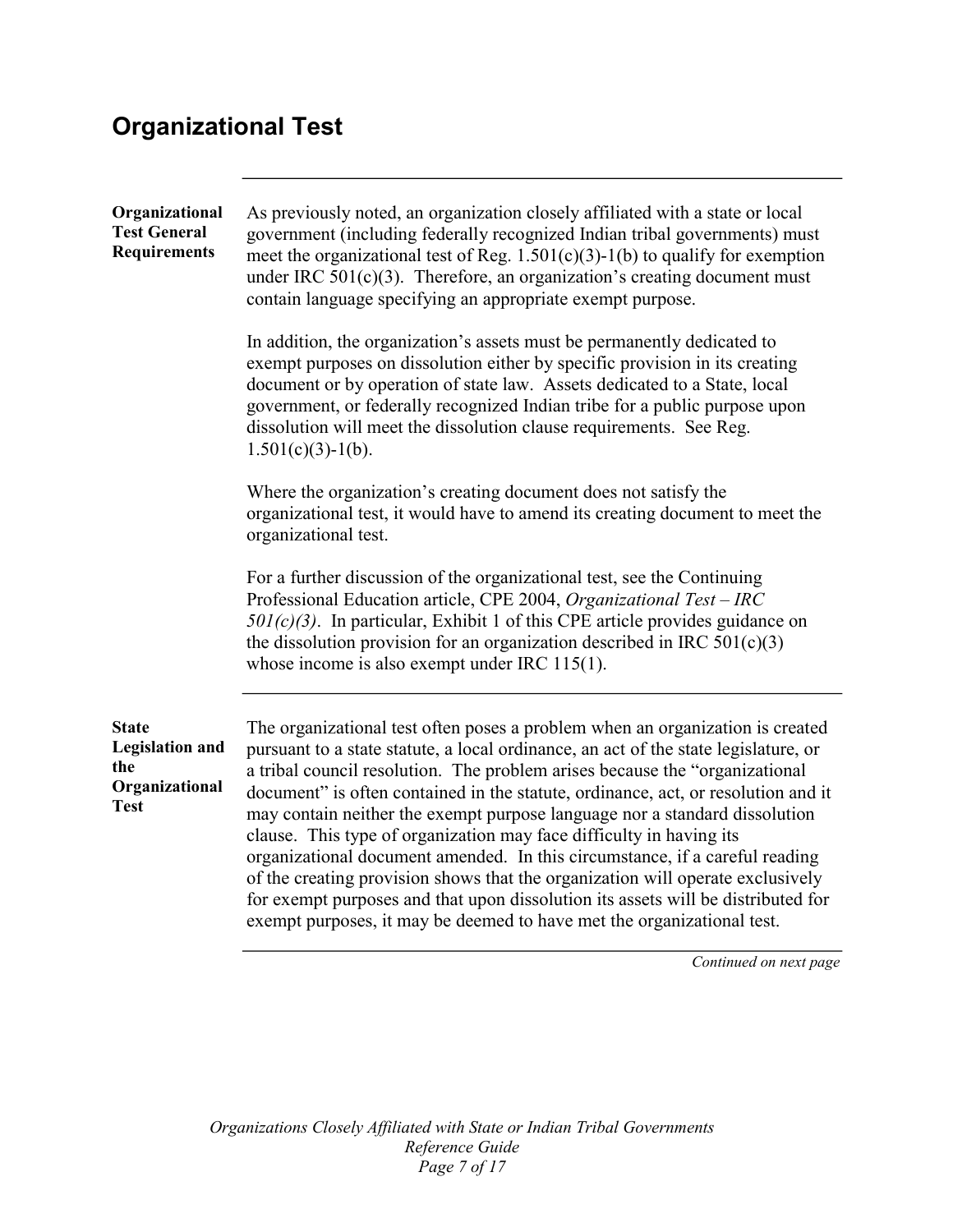### **Organizational Test, Continued**

**State Legislation and the Organizational Test** (continued) Furthermore, if the creating provision of an organization created pursuant to a state statute, a local ordinance, an act of the state legislature, or a tribal council resolution provides that upon dissolution all of its assets will be distributed to a state, a federally recognized Indian tribal government, or a political subdivision of a state or federally recognized Indian tribal government, it may be deemed to have met the dedication of assets portion of the organizational test provided there is no indication of private use. The assumption is that the assets will be used for a public purpose as is required by Reg.  $1.501(c)(3)-1(b)(4)$ .

In some circumstances, it may be more efficient for the organization to establish a separately incorporated entity as the applicant that can be established to satisfy the organizational test requirements than to seek to amend a state statute, a local ordinance, or an act of the state legislature.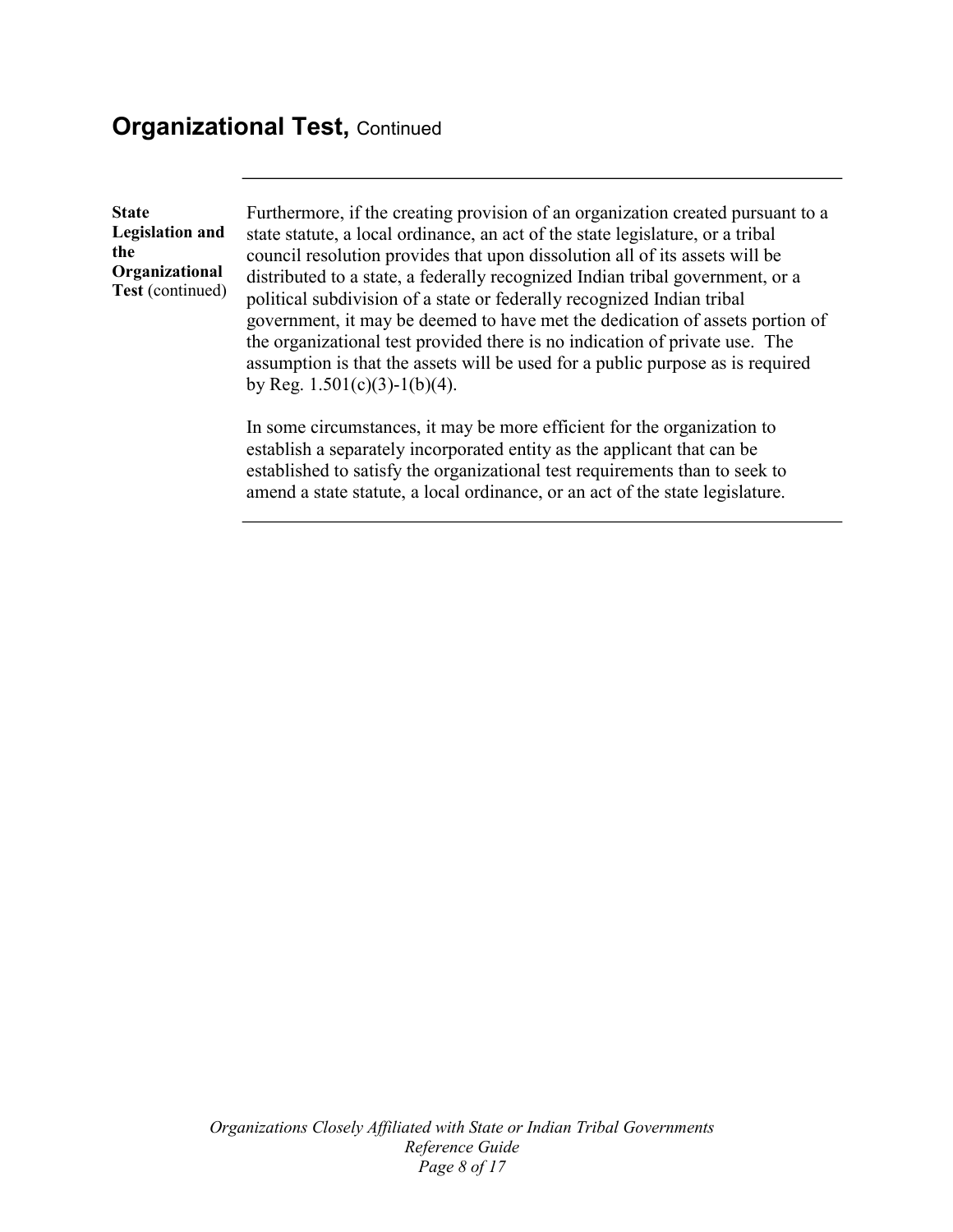## **Prohibitions**

| <b>Integral Part of</b><br>Government                       | A state or local government or political subdivision of a state or local<br>government is not eligible for exemption under IRC $501(c)(3)$ . As stated in<br>Rev. Rul. 60-384, 1960-2 C.B. 172, a state or municipality itself would not<br>qualify since its purposes are not exclusively those described in $501(c)(3)$ .<br>See for example, <i>Estate of John C. F. Slayton v. Commissioner</i> , 3 B.T.A.<br>1343. It follows, therefore, that where the particular activity in question is<br>being conducted as an integral part of a state or municipal government,<br>exemption under IRC $501(c)(3)$ would not be permitted. |
|-------------------------------------------------------------|----------------------------------------------------------------------------------------------------------------------------------------------------------------------------------------------------------------------------------------------------------------------------------------------------------------------------------------------------------------------------------------------------------------------------------------------------------------------------------------------------------------------------------------------------------------------------------------------------------------------------------------|
|                                                             | Note: An organization wholly owned by a state is not recognized as a<br>separate entity for federal tax purposes if it is an integral part of a state. Reg.<br>$301.7701 - 1(a)(3)$ .                                                                                                                                                                                                                                                                                                                                                                                                                                                  |
| <b>Tribal</b><br>Government                                 | A federally recognized Indian tribal government or political subdivision of a<br>tribe is not eligible for exemption under IRC $501(c)(3)$ consistent with Rev.<br>Rul. 60-384, supra. See Reg. 305.7701-1 for a definition of Indian Tribal<br>government.                                                                                                                                                                                                                                                                                                                                                                            |
| <b>Regulatory or</b><br><b>Enforcement</b><br><b>Powers</b> | Rev. Rul. 60-384, 1960-2 C.B. 172, provides that even though a wholly<br>owned state or municipal organization may be separately organized, it is not<br>eligible for IRC $501(c)(3)$ exemption if it has substantial regulatory or<br>enforcement powers in the public interest. These powers traditionally are<br>referred to as sovereign powers.                                                                                                                                                                                                                                                                                   |
|                                                             | The three generally acknowledged sovereign powers are:                                                                                                                                                                                                                                                                                                                                                                                                                                                                                                                                                                                 |
|                                                             | Power to levy and collect tax on its behalf                                                                                                                                                                                                                                                                                                                                                                                                                                                                                                                                                                                            |
|                                                             | Power of eminent domain                                                                                                                                                                                                                                                                                                                                                                                                                                                                                                                                                                                                                |
|                                                             | Police power                                                                                                                                                                                                                                                                                                                                                                                                                                                                                                                                                                                                                           |
|                                                             | However not all sovereign powers are necessarily disqualifying regulatory or<br>enforcement powers. Thus, the fact that an organization has one of the<br>sovereign powers listed above does not automatically preclude the<br>organization from qualifying under IRC $501(c)(3)$ .                                                                                                                                                                                                                                                                                                                                                    |
|                                                             | Continued on next page                                                                                                                                                                                                                                                                                                                                                                                                                                                                                                                                                                                                                 |
|                                                             |                                                                                                                                                                                                                                                                                                                                                                                                                                                                                                                                                                                                                                        |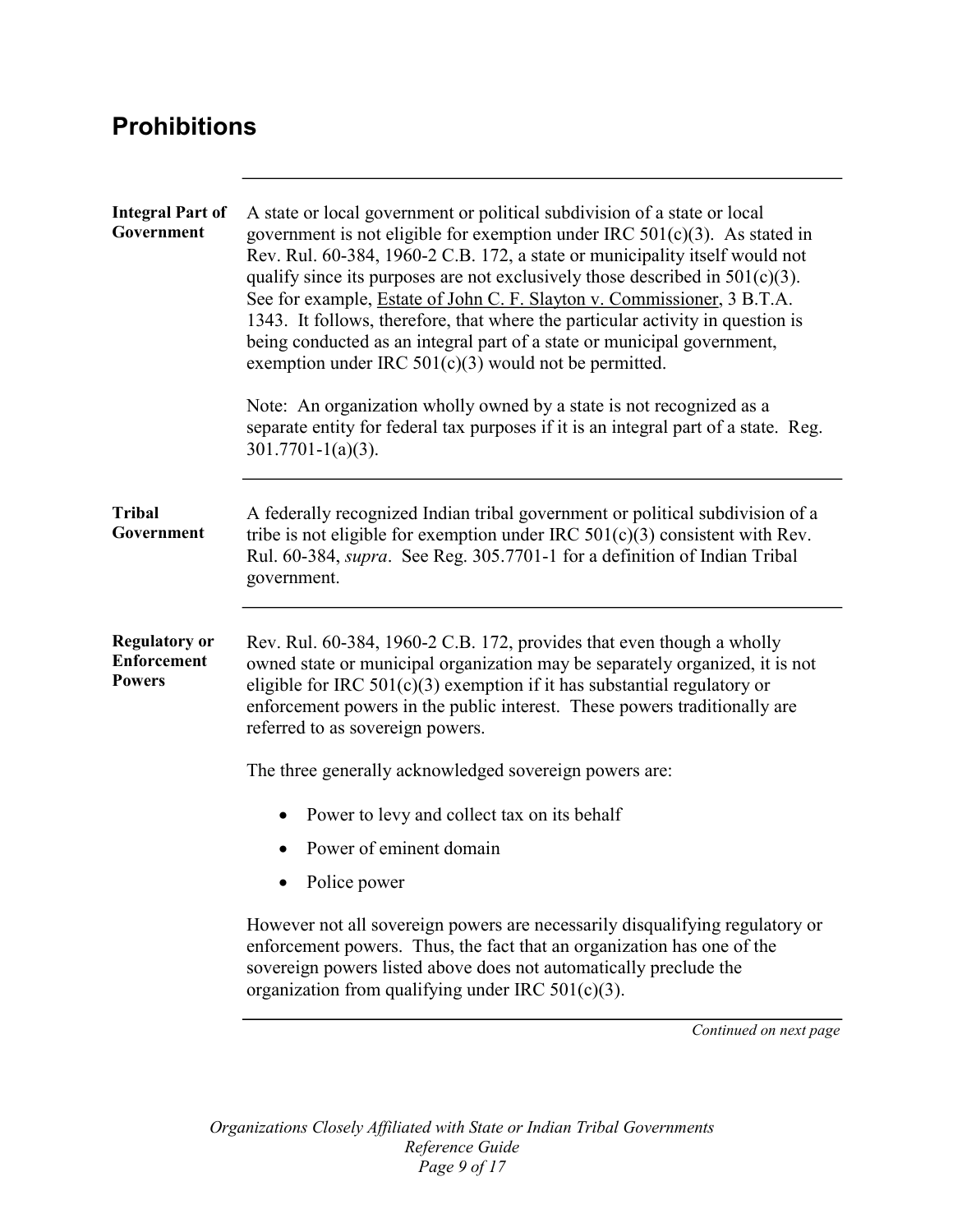## **Prohibitions,** Continued

| <b>Example:</b><br>Determining a<br><b>Tax Rate</b>  | A limited power to determine a tax rate necessary to support an organization's<br>operations that is more related to the disposition of tax revenues than to the<br>exercise of the taxing power of the political unit involved does not constitute<br>a disqualifying regulatory or enforcement power. Rev. Rul. 74-15, 1974-1<br>C.B. 126, provides that an exempt organization is permitted to certify or<br>determine a tax rate. For purposes of qualification under IRC $501(c)(3)$ ,<br>solely, there is no distinction between the power to recommend or certify a<br>tax rate, the power to determine a tax rate, and the power to levy, assess or<br>impose a tax. The disqualifying regulatory or enforcement power is the<br>power to collect tax levied on its behalf. Thus, if an organization has the<br>power to collect tax levied on its behalf, it will not qualify under IRC<br>$501(c)(3)$ . |
|------------------------------------------------------|-------------------------------------------------------------------------------------------------------------------------------------------------------------------------------------------------------------------------------------------------------------------------------------------------------------------------------------------------------------------------------------------------------------------------------------------------------------------------------------------------------------------------------------------------------------------------------------------------------------------------------------------------------------------------------------------------------------------------------------------------------------------------------------------------------------------------------------------------------------------------------------------------------------------|
| <b>Example:</b><br>Campus<br>Policing                | Rev. Rul. 77-165, 1977-1 C.B. 21, provides that a public university with<br>governmental power limited to policing and traffic control on the campus to<br>preserve order and provide for public safety within the confines of its own<br>property is not, thereby, disqualified under IRC $501(c)(3)$ because the powers<br>are insufficient to constitute the exercise of the state's police power.<br>Therefore, a limited power equivalent to a university or college campus police<br>force would not disqualify an otherwise qualified organization.                                                                                                                                                                                                                                                                                                                                                        |
| <b>Example:</b><br>Investigation<br><b>Authority</b> | In Rev. Rul. 74-14, 1974-1 C.B. 125, a public housing authority that is<br>authorized to investigate whether unsanitary or unsafe housing conditions<br>exist does not qualify for exemption under IRC $501(c)(3)$ because it has the<br>power to conduct investigations by entering property and issuing subpoenas.<br>The power to investigate and subpoena involves the power to compel<br>testimony under threat of imprisonment if the testimony is not forthcoming.<br>Therefore, the housing authority possesses disqualifying regulatory or<br>enforcement powers.                                                                                                                                                                                                                                                                                                                                        |
| <b>Example:</b><br>Sovereign<br><b>Powers</b>        | In Texas Learning Technology Group v. Commissioner, 958 F.2d 122 (5 <sup>th</sup> )<br>Cir. 1992) the court upheld the judgment of the Tax Court stating that the<br>subject organization did not qualify as a political subdivision under IRC<br>$509(a)(1)$ and $170(b)(1)(A)(v)$ because it was not authorized to exercise<br>sovereign powers.                                                                                                                                                                                                                                                                                                                                                                                                                                                                                                                                                                |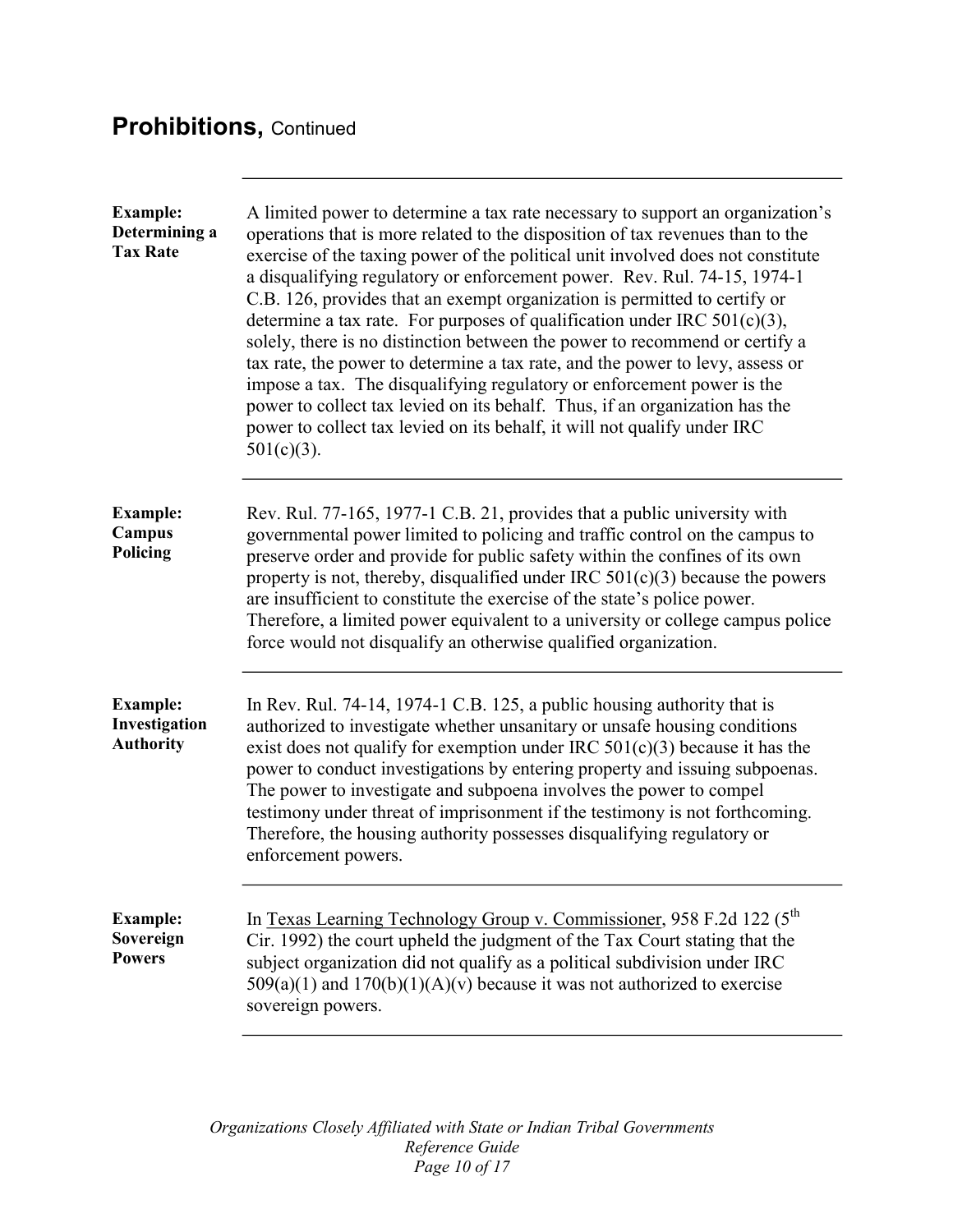## **Alternatives to Exemption**

| $\text{IRC } 170(c)(1)$<br>An organization does not have to qualify under IRC $501(c)(3)$ to be qualified<br><b>Contributions</b><br>to receive charitable contributions. For example, Publication 78, Cumulative<br>List of Organization described in section $170(c)$ of the Internal Revenue Code<br>of 1986, states that a contribution is deductible if it is made to, or for the use<br>of:<br>1. Organizations that otherwise are qualified under IRC $170(c)(1)$ ,<br>including a State, a U.S. possession, or political subdivision thereof,<br>of the United States, or the District of Columbia, if made exclusively<br>for public purposes, a community chest, corporation, trust, fund, or<br>foundation, organized or created in the United States or its<br>possessions, or under the laws of the United States, any State, the<br>District of Columbia or any possession of the United States, and<br>organized and operated exclusively for charitable, religious,<br>educational, scientific, or literary purposes, or for the prevention of<br>cruelty to children or animals.<br>2. Indian tribal governments because they are treated as states for<br>purposes of deductibility of contributions under IRC $170(c)(1)$ ,<br>pursuant to IRC 7871(a)(1)(A). See Rev. Proc. 2002-64, 2002-2 C. B.<br>717.<br>3. A subdivision of an Indian tribal government if the IRS has<br>determined that the entity qualifies as a political subdivision of an<br>Indian tribal government under the requirements of IRC 7871(d).<br>A private letter ruling may be requested concerning whether an organization<br>qualifies as an eligible recipient under IRC $170(c)(1)$ from the Associate<br>Chief Counsel (Tax Exempt and Government Entities) by following the | <b>Political</b><br>Subdivision of a<br><b>State</b> | Sometimes an organization that does not qualify for exemption because it is a<br>political subdivision of a state or it is wholly owned as an integral part of a<br>state, may apply for exemption from federal income tax under IRC $501(c)(3)$<br>in order to qualify as a recipient of tax-deductible contributions, to obtain<br>grants from private foundations, or to qualify under a government program.<br>In this circumstance, the organization may be interested in alternatives to<br>exemption. |
|----------------------------------------------------------------------------------------------------------------------------------------------------------------------------------------------------------------------------------------------------------------------------------------------------------------------------------------------------------------------------------------------------------------------------------------------------------------------------------------------------------------------------------------------------------------------------------------------------------------------------------------------------------------------------------------------------------------------------------------------------------------------------------------------------------------------------------------------------------------------------------------------------------------------------------------------------------------------------------------------------------------------------------------------------------------------------------------------------------------------------------------------------------------------------------------------------------------------------------------------------------------------------------------------------------------------------------------------------------------------------------------------------------------------------------------------------------------------------------------------------------------------------------------------------------------------------------------------------------------------------------------------------------------------------------------------------------------------------------------------------------------------------------|------------------------------------------------------|--------------------------------------------------------------------------------------------------------------------------------------------------------------------------------------------------------------------------------------------------------------------------------------------------------------------------------------------------------------------------------------------------------------------------------------------------------------------------------------------------------------|
|                                                                                                                                                                                                                                                                                                                                                                                                                                                                                                                                                                                                                                                                                                                                                                                                                                                                                                                                                                                                                                                                                                                                                                                                                                                                                                                                                                                                                                                                                                                                                                                                                                                                                                                                                                                  |                                                      |                                                                                                                                                                                                                                                                                                                                                                                                                                                                                                              |
|                                                                                                                                                                                                                                                                                                                                                                                                                                                                                                                                                                                                                                                                                                                                                                                                                                                                                                                                                                                                                                                                                                                                                                                                                                                                                                                                                                                                                                                                                                                                                                                                                                                                                                                                                                                  |                                                      |                                                                                                                                                                                                                                                                                                                                                                                                                                                                                                              |
|                                                                                                                                                                                                                                                                                                                                                                                                                                                                                                                                                                                                                                                                                                                                                                                                                                                                                                                                                                                                                                                                                                                                                                                                                                                                                                                                                                                                                                                                                                                                                                                                                                                                                                                                                                                  |                                                      |                                                                                                                                                                                                                                                                                                                                                                                                                                                                                                              |
|                                                                                                                                                                                                                                                                                                                                                                                                                                                                                                                                                                                                                                                                                                                                                                                                                                                                                                                                                                                                                                                                                                                                                                                                                                                                                                                                                                                                                                                                                                                                                                                                                                                                                                                                                                                  |                                                      |                                                                                                                                                                                                                                                                                                                                                                                                                                                                                                              |
| Continued on next page                                                                                                                                                                                                                                                                                                                                                                                                                                                                                                                                                                                                                                                                                                                                                                                                                                                                                                                                                                                                                                                                                                                                                                                                                                                                                                                                                                                                                                                                                                                                                                                                                                                                                                                                                           |                                                      | procedures outlined in Rev. Proc. 2004-1, 2004-1 I.R.B. 1 (updated annually).                                                                                                                                                                                                                                                                                                                                                                                                                                |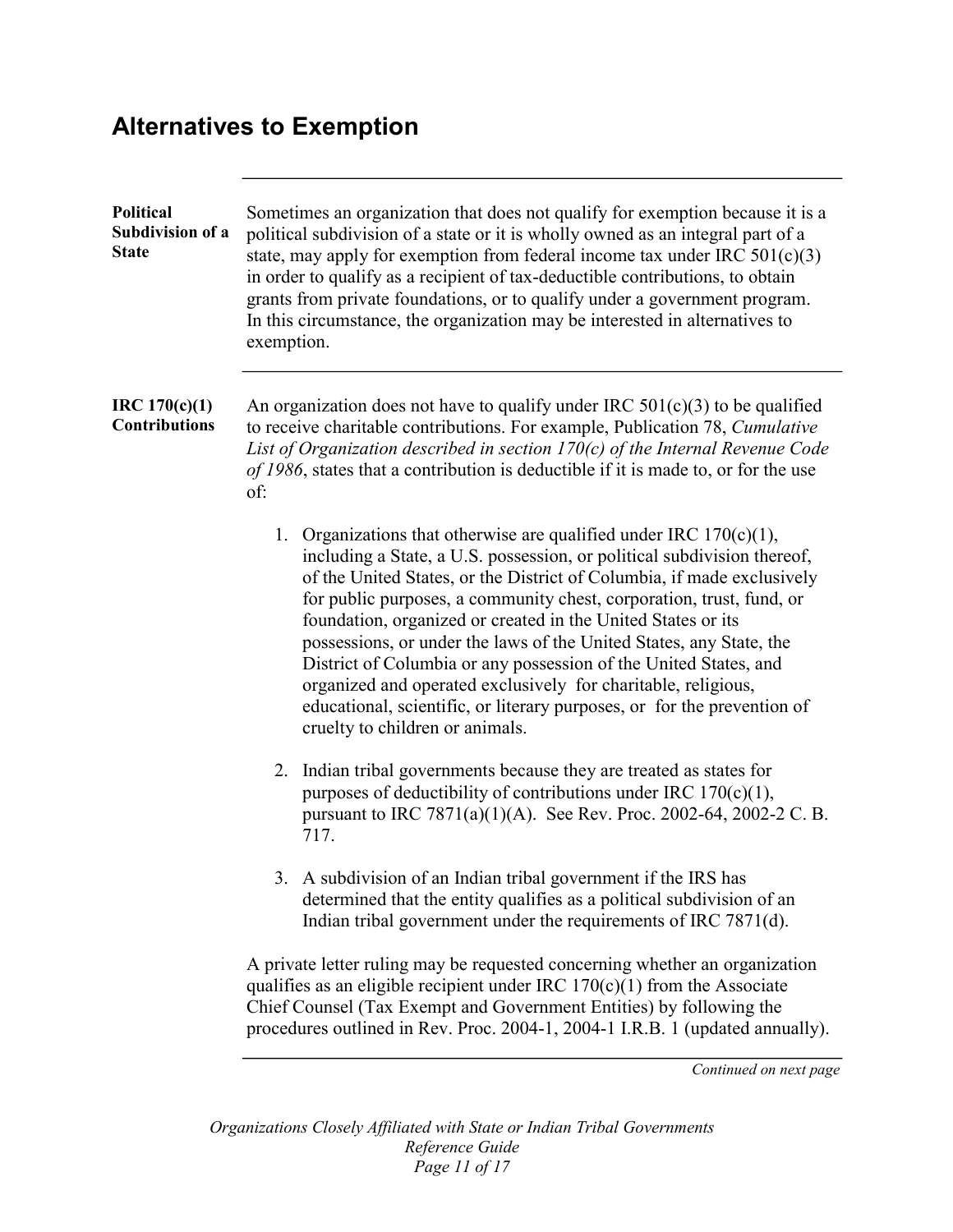## **Alternatives to Exemption, Continued**

| Private<br><b>Foundation</b><br><b>Grants</b> | Grants may be made by private foundations to governmental units described<br>in IRC $170(c)(1)$ without the need for private foundations to exercise<br>expenditure responsibility under IRC 4945 since there is a specific exception<br>for grants to organizations described in IRC $509(a)(1)$ , which includes a<br>governmental unit referred to in $170(c)(1)$ . |
|-----------------------------------------------|------------------------------------------------------------------------------------------------------------------------------------------------------------------------------------------------------------------------------------------------------------------------------------------------------------------------------------------------------------------------|
| Create a<br><b>Separate</b><br>Organization   | Finally, if the organization does not itself qualify, it could create a separate<br>organization that would qualify for IRC $501(c)(3)$ exemption.                                                                                                                                                                                                                     |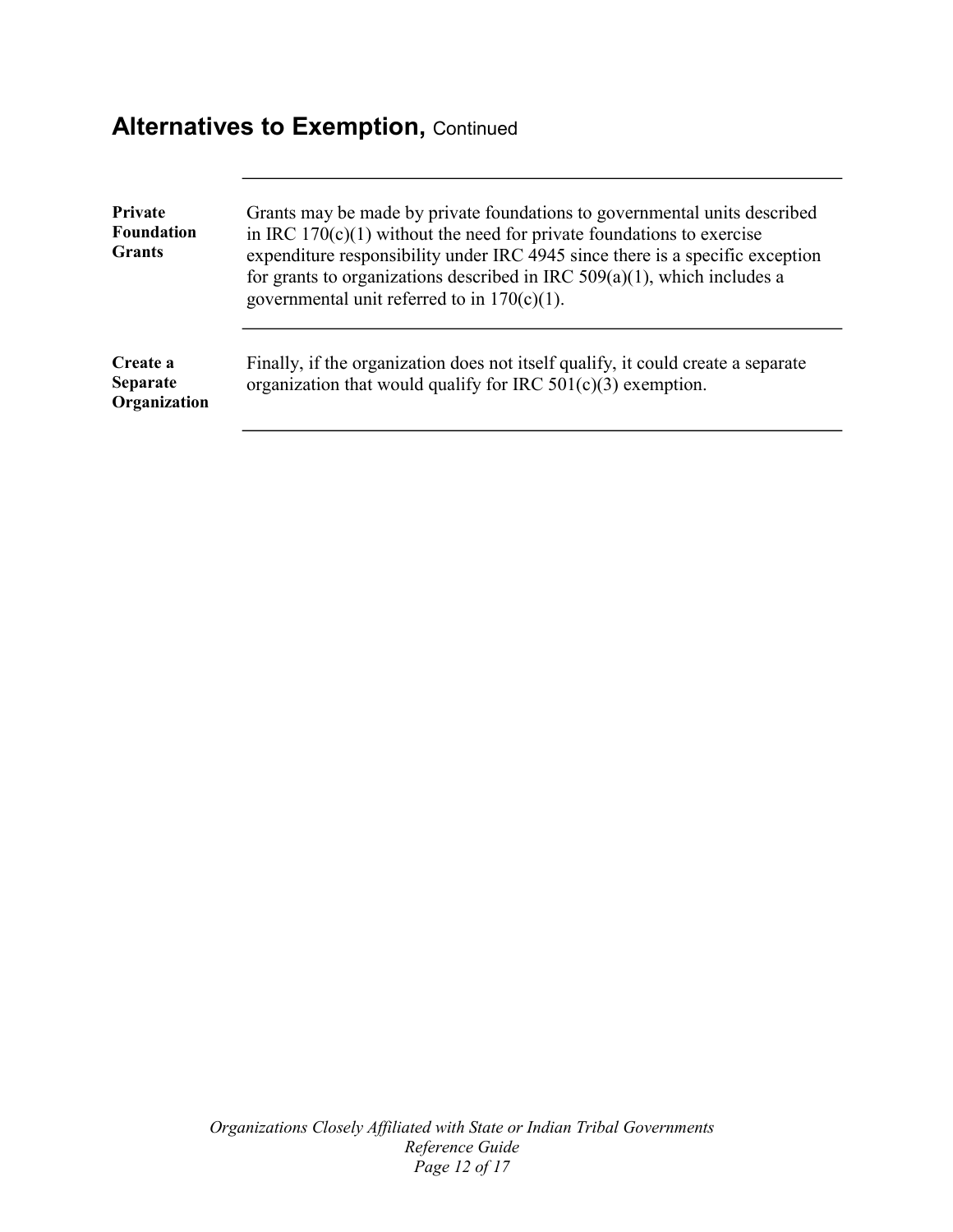## **Exception From Filing Form 990 (or Form 990-EZ)**

| <b>Exceptions to</b><br><b>Filing</b><br>Requirement | Rev. Proc. 95-48, 1995-2 C.B. 418, (which supplements Rev. Proc. 83-23,<br>1983-1 C.B. 687), exercises the Commissioner's discretionary authority under<br>IRC $6033(a)(2)(B)$ by specifying that two additional classifications,<br>governmental units and affiliates of governmental units, which are exempt<br>from federal income tax under IRC section $501(a)$ , are not required to file<br>annual information returns on Form 990, Return of Organization Exempt<br>From Income Tax. |
|------------------------------------------------------|----------------------------------------------------------------------------------------------------------------------------------------------------------------------------------------------------------------------------------------------------------------------------------------------------------------------------------------------------------------------------------------------------------------------------------------------------------------------------------------------|
|                                                      | As noted, this revenue procedure specifies two classes of organizations that<br>are not required to file the annual information return:                                                                                                                                                                                                                                                                                                                                                      |
|                                                      | 1. Governmental units described in section 4.01 of Rev. Proc. 95-48<br>and                                                                                                                                                                                                                                                                                                                                                                                                                   |
|                                                      | 2. Affiliates of governmental units described in section $4.02(a)$ or (b) of<br>Rev. Proc. 95-48.                                                                                                                                                                                                                                                                                                                                                                                            |
| Section 4.01 of<br><b>Rev. Proc. 95-</b><br>48       | The section 4.01 governmental unit filing exception requires that the<br>organization qualify as a governmental unit. An organization that comes<br>within this exception is:                                                                                                                                                                                                                                                                                                                |
|                                                      | A state or local governmental unit as defined in Treas. Reg. 1.103-1(b),<br>which includes a "State, territory, a possession of the United States, the<br>District of Columbia, or any political subdivision thereof,"                                                                                                                                                                                                                                                                       |
|                                                      | An organization entitled to receive deductible charitable contributions<br>$\bullet$<br>as an organization described in IRC $170(c)(1)$ , which is a "State,<br>territory, a possession of the United States, or any political subdivision<br>of any of the foregoing, or the United States or the District of<br>Columbia, but only if the contribution or gift is made for exclusively<br>public purposes,"                                                                                |
|                                                      | An "Indian tribal government or a political subdivision thereof" under<br>IRC 7701(a)(40) and 7871.                                                                                                                                                                                                                                                                                                                                                                                          |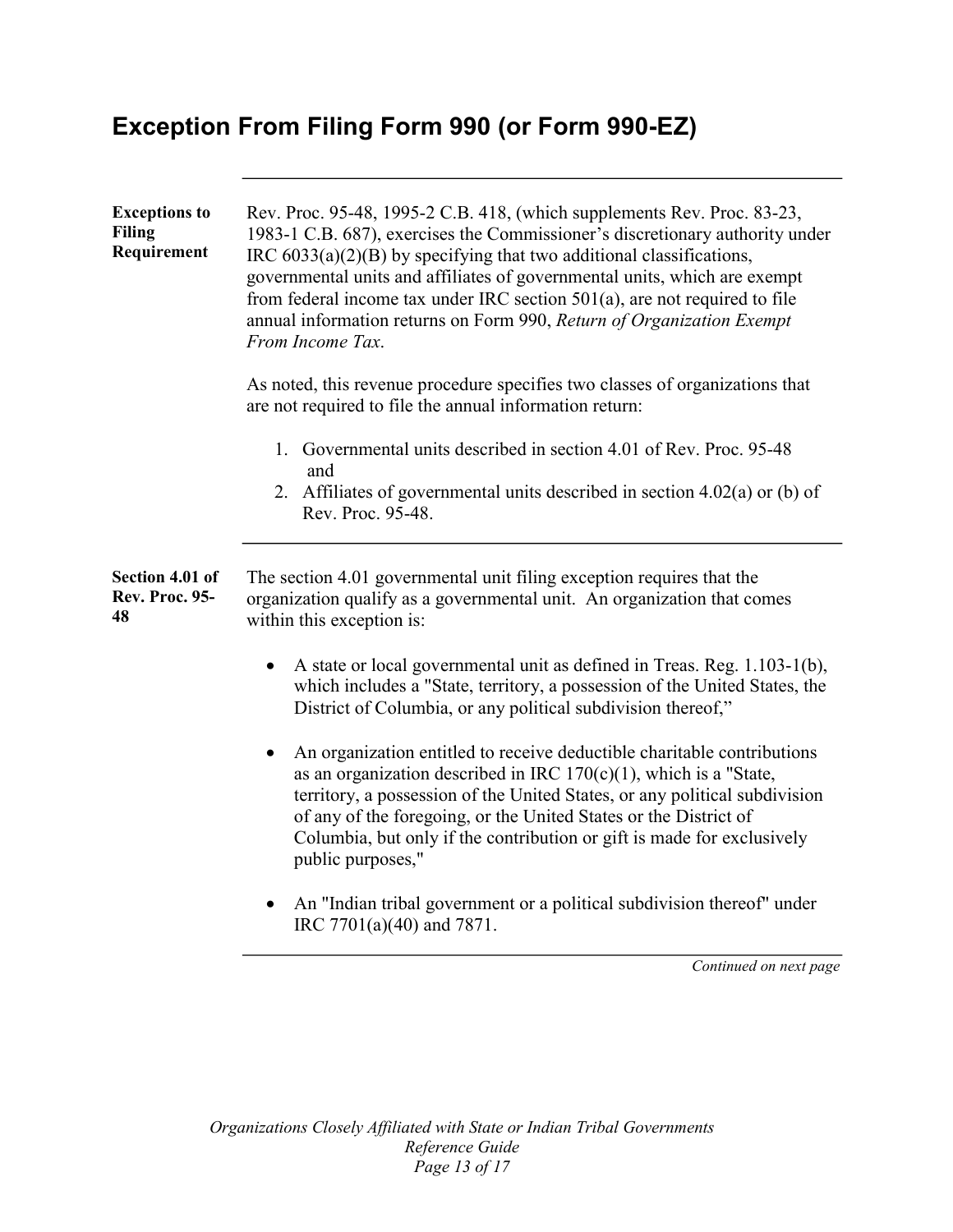## **Exception From Filing Form 990 (or Form 990-EZ),** Continued

| Section $4.02(a)$<br>of Rev. Proc.<br>95-48 | The section $4.02(a)$ affiliate of a governmental unit filing exception requires<br>that the organization have a ruling from the Service or determination letter<br>stating that:                                                                                                                                                                                                                                                                                                                                                                                                                 |
|---------------------------------------------|---------------------------------------------------------------------------------------------------------------------------------------------------------------------------------------------------------------------------------------------------------------------------------------------------------------------------------------------------------------------------------------------------------------------------------------------------------------------------------------------------------------------------------------------------------------------------------------------------|
|                                             | Its income is excluded from gross income under IRC 115,                                                                                                                                                                                                                                                                                                                                                                                                                                                                                                                                           |
|                                             | It is entitled to receive deductible contributions under IRC $170(c)(1)$ , or                                                                                                                                                                                                                                                                                                                                                                                                                                                                                                                     |
|                                             | It is a wholly owned instrumentality of a state or political subdivision<br>of a state for employment tax purposes (IRC $3121(b)(7)$ and<br>3306(c)(7)                                                                                                                                                                                                                                                                                                                                                                                                                                            |
| Section 4.02(b)<br>of Rev. Proc.<br>95-48   | The majority of cases will involve the section 4.02(b) "affiliate of a<br>governmental unit" filing exception. The following two requirements must<br>be satisfied for treatment as a section 4.02(b) affiliate of a governmental unit:                                                                                                                                                                                                                                                                                                                                                           |
|                                             | 1. First, the organization is "operated, supervised, or controlled by"<br>governmental units, or by organizations that are affiliates of<br>governmental units, within the meaning of Treas. Reg. 1.509(a)-<br>$4(g)(1)(i)$ . This means that a governmental unit, an organization that<br>is an affiliate of a governmental unit, or a public official acting in an<br>official capacity, must appoint the majority of the members of the<br>organization's governing body. A governing body elected by the<br>public pursuant to local statute or ordinance also satisfies this<br>requirement. |
|                                             | 2. Second, the organization must satisfy two of the five affiliation factors<br>listed in the revenue procedure indicating actual oversight of its<br>financial affairs and activities by the governmental unit. Those five<br>affiliation factors are listed below.                                                                                                                                                                                                                                                                                                                              |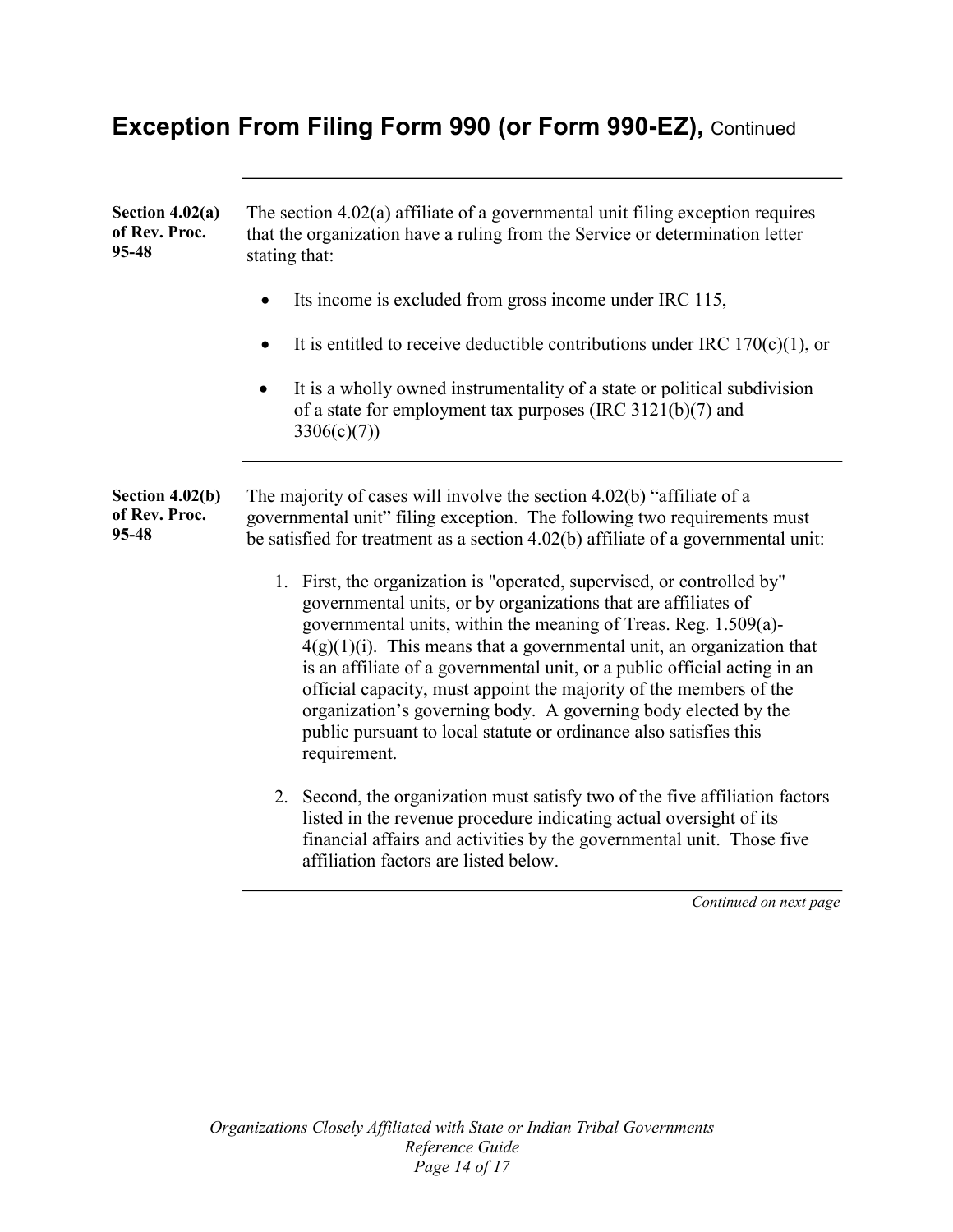## **Exception From Filing Form 990 (or Form 990-EZ),** Continued

| <b>Affiliation</b><br><b>Factors</b> | The five affiliation factors are:                                                                                                                                                                                                                                                                                                                                                                                                                                                                                                                                |
|--------------------------------------|------------------------------------------------------------------------------------------------------------------------------------------------------------------------------------------------------------------------------------------------------------------------------------------------------------------------------------------------------------------------------------------------------------------------------------------------------------------------------------------------------------------------------------------------------------------|
|                                      | 1. One or more governmental units, organizations that are affiliates of<br>governmental units, or public officials acting in their official capacity,<br>created the organization.                                                                                                                                                                                                                                                                                                                                                                               |
|                                      | 2. The organization receives its support principally from taxes, tolls,<br>fines, government appropriations, or fees collected pursuant to<br>statutory authority. Amounts received as government grants or other<br>contract payments are not qualifying support.                                                                                                                                                                                                                                                                                               |
|                                      | 3. The organization is financially accountable to one or more<br>governmental units. This factor is present if the organization is (1)<br>required to report to governmental unit(s), at least annually,<br>information comparable to that required by Form 990, and (2) is<br>subject to financial audit by the governmental unit(s) to which it<br>reports. A report submitted voluntarily by the organization does not<br>satisfy this provision. Also, reports and audits pursuant to government<br>grants or other contracts do not satisfy this provision. |
|                                      | 4. One or more governmental units, or organizations that are affiliates of<br>governmental units, exercise control over, or oversee, some or all of<br>the organization's expenditures (although it is not financially<br>accountable to governmental units).                                                                                                                                                                                                                                                                                                    |
|                                      | 5. If the organization is dissolved, its assets will (by reason of a<br>provision in its articles of organization or by operation of law) be<br>distributed to one or more governmental units, or organizations that<br>are affiliates of governmental units.                                                                                                                                                                                                                                                                                                    |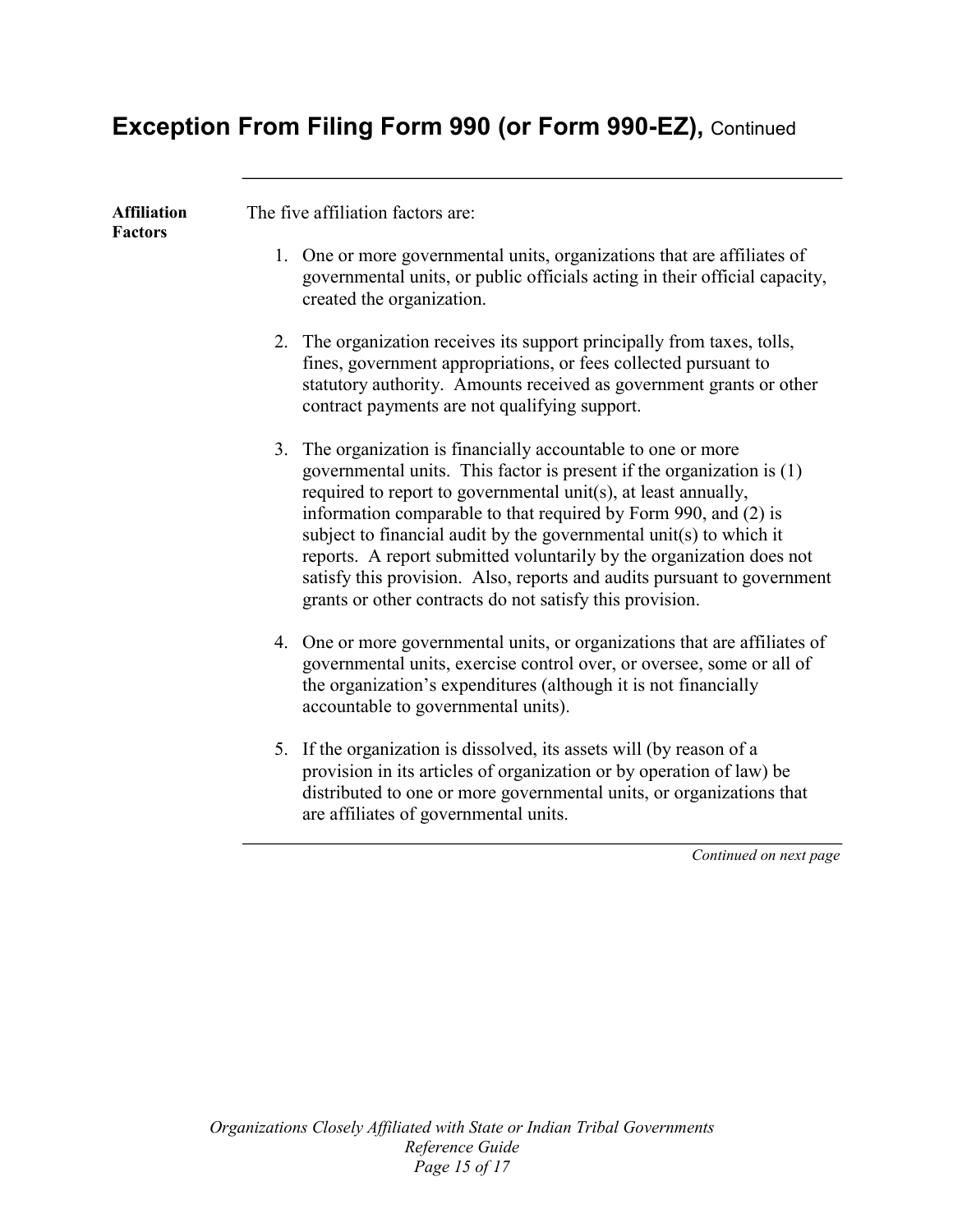## **Exception From Filing Form 990 (or Form 990-EZ),** Continued

| Approval of<br><b>Filing</b><br><b>Exception</b> | Approval of the filing exception described under section 4.02(b) of Rev. Proc.<br>95-48 will not be granted if the organization's filing of Form 990 is otherwise<br>necessary to the efficient administration of the internal revenue laws. Each<br>situation would depend on the interest of the Service and the public in<br>securing access to the information provided through an annual information<br>return. |
|--------------------------------------------------|----------------------------------------------------------------------------------------------------------------------------------------------------------------------------------------------------------------------------------------------------------------------------------------------------------------------------------------------------------------------------------------------------------------------|
| <b>Other Form</b><br><b>990 Exceptions</b>       | There are other classes of organizations that are not required to file Form 990.<br>An exempt organization (other than a private foundation) having gross<br>receipts each year that normally are not more than \$25,000 is not required to<br>file Form 990. See Rev. Proc. 83-23, 1983-1 C.B. 687.                                                                                                                 |
|                                                  | "A state institution, the income of which is excluded from gross income under<br>IRC 115(a)," is not required to file Form 990. See Reg. $1.6033-2(g)(v)$ .                                                                                                                                                                                                                                                          |
|                                                  | <b>Note:</b> The exception contained in Reg. $1.6033-2(g)(v)$ is dependent on the<br>organization having no income within the scope of unrelated business income<br>tax, such as a state college or university. See GCM 37657 (8/31/78).                                                                                                                                                                             |
|                                                  | Additional classes of organizations that are not required to file Form 990 are<br>enumerated in Publication 557, Tax-Exempt Status for Your Organization.                                                                                                                                                                                                                                                            |